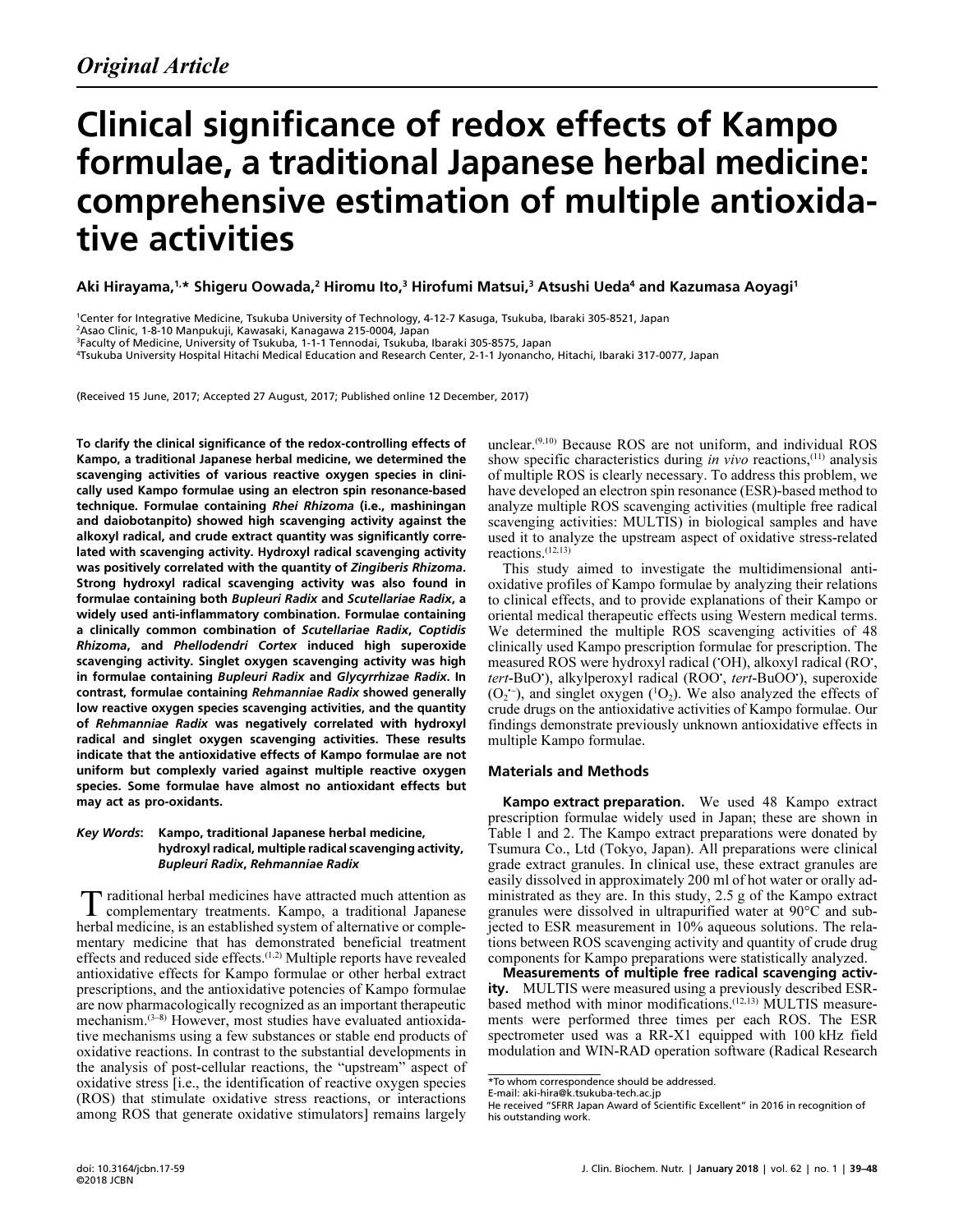|  |  |  | Table 1. List of Kampo formulae and their abbreviations |
|--|--|--|---------------------------------------------------------|
|  |  |  |                                                         |

| Name           | Abbr.       | Name                    | Abbr.        | Name                          | Abbr.        |
|----------------|-------------|-------------------------|--------------|-------------------------------|--------------|
| bakumondoto    | <b>BAK</b>  | kakkontokasenkyushin'i  | <b>KTSS</b>  | saikokeishito                 | <b>SAKT</b>  |
| bofutsushosan  | <b>BTS</b>  | kamikihito              | <b>KKT</b>   | saikoseikanto                 | <b>SSET</b>  |
| boiohito       | <b>BOT</b>  | kamishoyosan            | <b>KSS</b>   | saireito                      | <b>SRT</b>   |
| daikenchuto    | <b>DKT</b>  | keigairengyoto          | <b>KRT</b>   | shimbuto                      | SIT          |
| daiobotanpito  | <b>DBT</b>  | keishibukuryogan        | <b>KBG</b>   | shimotsuto                    | <b>SMT</b>   |
| daiokanzoto    | <b>DKZT</b> | keishikajutsubuto       | KSTJB        | shokenchuto                   | <b>SHKT</b>  |
| daisaikoto     | <b>DST</b>  | keishikaryukotsuboreito | <b>KSTRB</b> | shosaikoto                    | <b>SSK</b>   |
| goreisan       | <b>GRS</b>  | keishito                | <b>KST</b>   | shoseiryuto                   | SST          |
| goshajinkigan  | GJG         | maoto                   | МT           | tokiinshi                     | <b>TKI</b>   |
| goshuyuto      | GSY         | mashiningan             | MNG          | tokishakuyakusan              | <b>TSS</b>   |
| hachimijiogan  | HJG         | ninjinto                | NT           | tokishiqyakukaqoshuyushokyoto | <b>TSGST</b> |
| hangekobokuto  | <b>HKT</b>  | orengedokuto            | OGT          | tsudosan                      | <b>TDS</b>   |
| hangeshoshinto | HST         | rikkunshito             | <b>RKT</b>   | unseiin                       | USI          |
| hochuekkito    | <b>HET</b>  | rokumigan               | <b>RJG</b>   | vokuininto                    | YT           |
| jumihaidokuto  | <b>JHT</b>  | saibokuto               | <b>SBT</b>   | yokukansan                    | <b>YKS</b>   |
| juzentaihoto   | JTT         | saikokaryukotsuboreito  | <b>SRB</b>   |                               |              |
| kakkonto       | KT          | saikokeishikankyoto     | <b>SAKK</b>  |                               |              |

Abbr.: abbreviation

Inc., Tokyo, Japan). The compound 5-(2,2-dimethyl-1,3-propoxy cyclophosphoryl)-5-methyl-1-pyrroline N-oxide (CYPMPO) was used as an ESR spin-trapping reagent. Typical spectrometer settings were field modulation width 0.1 mT; microwave power 10 mW: field scan width and rate  $\pm$ 7.5 mT/2 min; and time constant 0.1 s. Each ROS was produced via in situ illumination with UV/visible light from an illuminator (RUVF-203SR UV illuminator; Radical Research Inc., Tokyo, Japan) equipped with a 200 W medium-pressure mercury/xenon arc lamp and a quartz light-guide connected to the resonator cavity. Table 3 summarizes the light sources, illumination times, precursors, and photosensitizers used to produce ROS. ROS scavenging activities were calculated according to a previously described method and expressed as the unit equivalent to known pure scavengers: glutathione (GSH) for 'OH and  ${}^{1}O_{2}$ , superoxide dismutase (SOD) for  $O_2$ <sup>--</sup>, 6-hydroxy-2,5,7,8-tetramethylchroman-2-carboxylic acid a<br>ss<br>hi (TROLOX) for RO<sup>\*</sup>, and  $\alpha$ -lipoic acid for ROO<sup>\*</sup>.<sup>(13)</sup> To evaluate overall scavenging activity, scavenging activities of each ROS were expressed as relative values with the Kampo formulation tsudosan (TDS) as 1. The scavenging activities were expressed in terms of their daily doses. All samples were prepared in triplicate. Data were expressed as mean values.

Reagents. CYPMPO was obtained from Radical Research Inc. (Tokyo, Japan); hydrogen peroxide, riboflavin, 2,2'-azobis (2-amidinopropane) hydrochloride (AAPH), tert-butyl hydroperoxide, dimethyl sulfoxide (DMSO), rose bengal, and 4-hydroxy-2,2,6,6-tetramethylpiperidine (4-OH-TMPO) were purchased from Tokyo Chemical Industry (Tokyo, Japan) and used without modification. Buffers and biochemical reagents were obtained from Wako Chemical Co. (Osaka, Japan).

**Statistical analysis.** Statistical analysis was performed using computer software (Prism 6; GraphPad Software Inc., La Jolla, CA). Data were tested using Spearman's rank correlation coefficient.

#### Results

#### Hydroxyl radical scavenging activity of Kampo formulae.

Table 4 shows the • OH scavenging activity of Kampo extract preparations. The formulae shosaikoto (SSK), saikokaryukotsuboreito (SRB), unseiin (USI), and daisaikoto (DST) showed remarkably high • OH scavenging activity. Among them, shosaikoto (SSK), saikokaryukotsuboreito (SRB), and daisaikoto (DST) contain both Bupleuri Radix and Scutellariae Radix as components, which may relate to antioxidative activity [the amount of *Bupleuri Radix* and Scutellariae Radix were, respectively,  $7 g$  and  $3 g$  in shosaikoto (SSK), 5 g and 2.5 g in saikokaryukotsuboreito (SRB), and 6 g and 3 g in daisaikoto (DST), per daily dose]. Zingiberis Rhizoma showed a significant positive correlation and Rehmanniae Radix showed a significant strong negative correlation between • OH scavenging activity and quantity ( $r = 0.54$ ,  $p < 0.05$  for Zingiberis Rhizoma and  $r = -0.75$ ,  $p < 0.05$  for Rehmanniae Radix, Fig. 1).

Alkoxyl radical scavenging activity of Kampo formulae. Table 5 shows the RO' scavenging activity of Kampo formulae extracts. Daiokanzoto (DKZT), which contains large amounts of Rhei Rhizoma (4 g per daily dose in the extract), showed remarkably high RO<sup>·</sup> scavenging activity. There was a significant strong positive correlation between the amount of Rhei Rhizoma and RO<sup>•</sup> scavenging activity ( $r = 0.87$ ,  $p < 0.05$ , Fig. 2). Other formulae containing Rhei Rhizoma, including mashiningan (MNG) and daiobotanpito (DBT), also showed high RO' scavenging activity [the amount of Rhei Rhizoma was 4 g in mashiningan (MNG) and 2 g in daiobotanpito (DBT) per daily dose in the extract]. Formulae that included Coptidis Rhizoma, namely orengedokuto (OGT), unseiin (USI), and saikoseikanto (SSET), also showed high RO<sup>·</sup> scavenging activity; however, the results were not significant owing to the small number of formulae that contained the component. A previous report found that Kampo formulae containing Rhei Rhizoma showed high oxygen radical absorbance capacity (ORAC) values; $(3)$  our results for RO $\degree$  scavenging activity generally agree with these previous findings.

Alkylperoxyl radical scavenging activity of Kampo formulae. Table 6 shows the ROO' scavenging activity of Kampo formulae extracts. The highest ROO' scavenging activity was found in kakkontokasenkyushin'i (KTSS) and maoto (MT), both of which contain Ephedrae Herba. However, this component had no significant effect on ROO' scavenging activity. The only crude element that significantly contributed to ROO• scavenging activity was *Rhei Rhizoma* ( $r = 0.84$ ,  $p < 0.05$ , Fig. 3). Instead, ROO• scavenging activity was notable in saibokuto (SBT), hangekobokuto (HKT), and goreisan (GRS), whose antioxidative activities were previously unknown. Moreover, many of our results related to ROO' scavenging activity could not be explained by the constitution of herbal ingredients.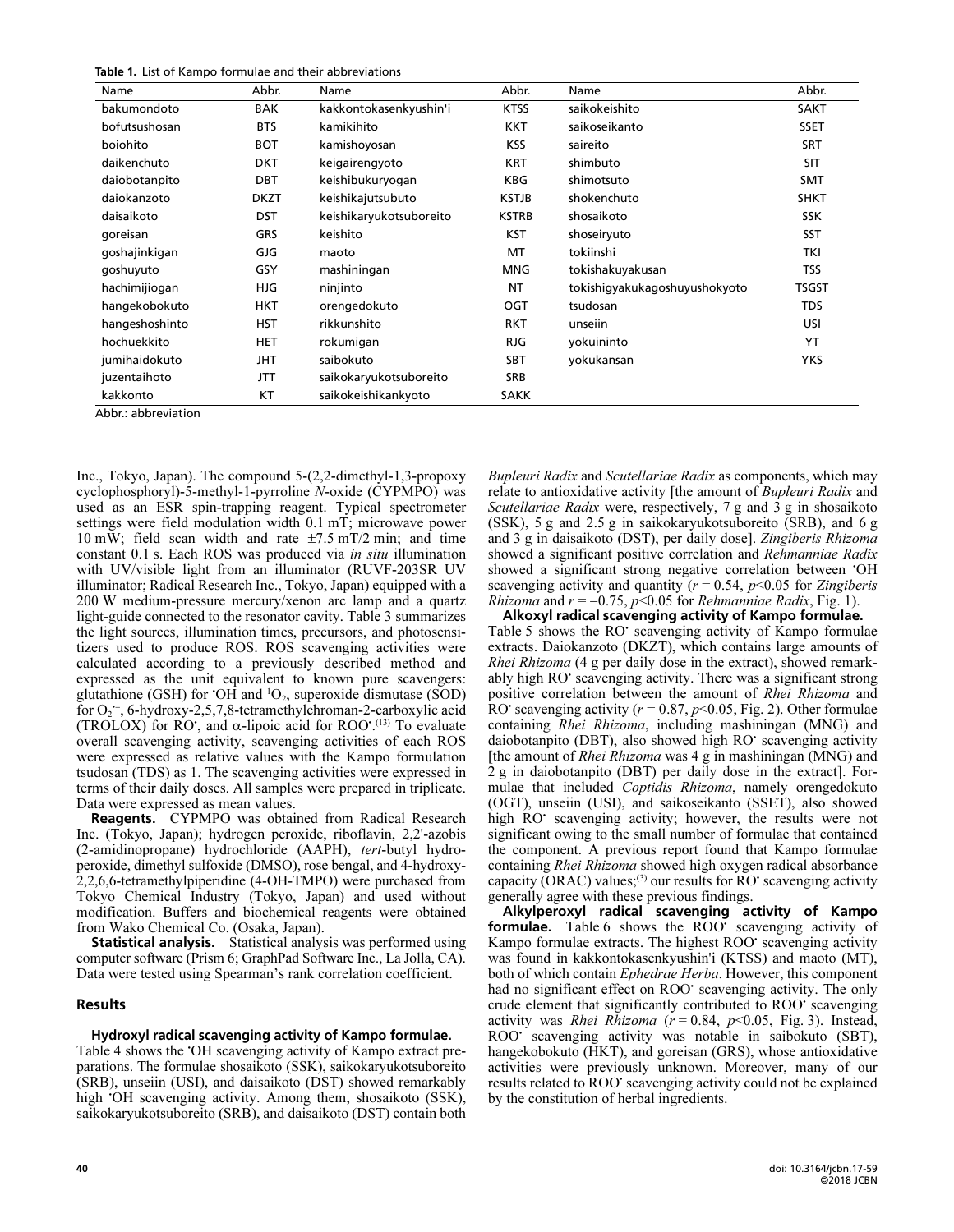Table 2. List of Kampo formulae and their composition of crude extracts. The crude amounts are indicated as daily dose

|                               |              |                    |                     |                  |                                 |                       |                       | Major components (gram per daily dose) |                |                    |              |                                |                        |                |
|-------------------------------|--------------|--------------------|---------------------|------------------|---------------------------------|-----------------------|-----------------------|----------------------------------------|----------------|--------------------|--------------|--------------------------------|------------------------|----------------|
| Name                          | Abbreviation | Scutellariae Radix | Phellodendri Cortex | Coptidis Rhizoma | Zingiberis Processum<br>Rhizoma | Glycyrrhizae Radix    | <b>Bupleuri Radix</b> | Rehmanniae Radix                       | Paeoniae Radix | Zingiberis Rhizoma | Rhei Rhizoma | Atractylodes Lancea<br>Rhizome | Processi Aconiti Radix | Ephedrae Herba |
| bakumondoto                   | BAK          |                    |                     |                  |                                 | $\overline{2}$        |                       |                                        |                |                    |              |                                |                        |                |
| bofutsushosan                 | <b>BTS</b>   | $\overline{2}$     |                     |                  |                                 | $\overline{2}$        |                       |                                        | $1.2$          | 0.3                | 1.5          |                                |                        | $1.2$          |
| boiohito                      | <b>BOT</b>   |                    |                     |                  |                                 | 1.5                   |                       |                                        |                | 1                  |              | 3                              |                        |                |
| daikenchuto                   | <b>DKT</b>   |                    |                     |                  | 5                               |                       |                       |                                        |                |                    |              |                                |                        |                |
| daiobotanpito                 | DBT          |                    |                     |                  |                                 |                       |                       |                                        |                |                    | 2            |                                |                        |                |
| daiokanzoto                   | <b>DKZT</b>  |                    |                     |                  |                                 | $\overline{2}$        |                       |                                        |                |                    | 4            |                                |                        |                |
| daisaikoto                    | DST          | 3                  |                     |                  |                                 |                       | 6                     |                                        | 3              | 1                  | 1            |                                |                        |                |
| goreisan                      | GRS          |                    |                     |                  |                                 |                       |                       |                                        |                |                    |              | 3                              |                        |                |
| goshajinkigan                 | GJG          |                    |                     |                  |                                 |                       |                       | 5                                      |                |                    |              |                                | 1                      |                |
| goshuyuto                     | GSY          |                    |                     |                  |                                 |                       |                       |                                        |                | 1.5                |              |                                |                        |                |
| hachimijiogan                 | HJG          |                    |                     |                  |                                 |                       |                       | 6                                      |                |                    |              |                                | 0.5                    |                |
| hangekobokuto                 | HKT          |                    |                     |                  |                                 |                       |                       |                                        |                | 1                  |              |                                |                        |                |
| hangeshoshinto                | HST          | 2.5                |                     | 1                | 2.5                             | 2.5                   |                       |                                        |                |                    |              |                                |                        |                |
| hochuekkito                   | HET          |                    |                     |                  |                                 | 1.5                   | $\overline{2}$        |                                        |                | 0.5                |              | 4                              |                        |                |
| jumihaidokuto                 | <b>JHT</b>   |                    |                     |                  |                                 | $\mathbf{1}$          | 3                     |                                        |                | 1                  |              |                                |                        |                |
| juzentaihoto                  | <b>JTT</b>   |                    |                     |                  |                                 | 1.5                   |                       | 3                                      | 3              |                    |              | 3                              |                        |                |
| kakkonto                      | KT           |                    |                     |                  |                                 | $\overline{2}$        |                       |                                        | 2              | 2                  |              |                                |                        | 3              |
| kakkontokasenkyushin'i        | <b>KTSS</b>  |                    |                     |                  |                                 | 2                     |                       |                                        | $\mathsf{2}$   | 2                  |              |                                |                        | 3              |
| kamikihito                    | KKT          |                    |                     |                  |                                 | $\mathbf{1}$          | 3                     |                                        |                | 1                  |              | 3                              |                        |                |
| kamishoyosan                  | KSS          |                    |                     |                  |                                 | 1.5                   | 3                     |                                        | 3              | 1                  |              | 3                              |                        |                |
| keigairengyoto                | <b>KRT</b>   | 1.5                | 1.5                 | 1.5              |                                 | $\mathbf{1}$          | 1.5                   | 1.5                                    | 1.5            |                    |              |                                |                        |                |
| keishibukuryogan              | KBG          |                    |                     |                  |                                 |                       |                       |                                        | 3              |                    |              |                                |                        |                |
| keishikajutsubuto             | <b>KSTJB</b> |                    |                     |                  |                                 | $\overline{2}$        |                       |                                        | 4              | 1                  |              | 4                              | 0.5                    |                |
| keishikaryukotsuboreito       | <b>KSTRB</b> |                    |                     |                  |                                 | $\overline{2}$        |                       |                                        | 4              | 1.5                |              |                                |                        |                |
| keishito<br>maoto             | KST<br>MT    |                    |                     |                  |                                 | $\overline{2}$<br>1.5 |                       |                                        | 4              | 1.5                |              |                                |                        | 5              |
| mashiningan                   | <b>MNG</b>   |                    |                     |                  |                                 |                       |                       |                                        | 2              |                    | 4            |                                |                        |                |
| ninjinto                      | <b>NT</b>    |                    |                     |                  | 3                               | 3                     |                       |                                        |                |                    |              | 3                              |                        |                |
| orengedokuto                  | OGT          | 3                  | 1.5                 | $\overline{2}$   |                                 |                       |                       |                                        |                |                    |              |                                |                        |                |
| rikkunshito                   | RKT          |                    |                     |                  |                                 | 1                     |                       |                                        |                | 0.5                |              | 4                              |                        |                |
|                               | <b>RJG</b>   |                    |                     |                  |                                 |                       |                       | 5                                      |                |                    |              |                                |                        |                |
| rokumigan<br>saibokuto        | SBT          | 3                  |                     |                  |                                 | $\overline{2}$        | $\overline{7}$        |                                        |                | 1                  |              |                                |                        |                |
| saikokaryukotsuboreito        | SRB          | 2.5                |                     |                  |                                 |                       |                       |                                        |                |                    |              |                                |                        |                |
| saikokeishikankyoto           | SAKK         | 3                  |                     |                  | $\overline{2}$                  | $\overline{2}$        | ь<br>6                |                                        |                |                    | 1            |                                |                        |                |
| saikokeishito                 | SAKT         | $\overline{2}$     |                     |                  |                                 | $\overline{2}$        | 5                     |                                        | $\overline{2}$ | $\mathbf{1}$       |              |                                |                        |                |
| saikoseikanto                 | SSET         | 1.5                | 1.5                 | 1.5              |                                 | 1.5                   | $\overline{2}$        | 1.5                                    | 1.5            |                    |              |                                |                        |                |
| saireito                      | SRT          | 3                  |                     |                  |                                 | $\overline{2}$        | $\overline{7}$        |                                        |                | $\mathbf{1}$       |              | 3                              |                        |                |
| shimbuto                      | SIT          |                    |                     |                  |                                 |                       |                       |                                        | 3              | 1.5                |              | 3                              | 0.5                    |                |
| shimotsuto                    | SMT          |                    |                     |                  |                                 |                       |                       | 3                                      | 3              |                    |              |                                |                        |                |
| shokenchuto                   | <b>SHKT</b>  |                    |                     |                  |                                 | 2                     |                       |                                        | 6              | 1                  |              |                                |                        |                |
| shosaikoto                    | SSK          | 3                  |                     |                  |                                 | $\overline{2}$        | $\overline{7}$        |                                        |                | 2                  |              |                                |                        |                |
| shoseiryuto                   | SST          |                    |                     |                  | 3                               | 3                     |                       |                                        | 3              |                    |              |                                |                        | 3              |
| tokiinshi                     | TKI          |                    |                     |                  |                                 | 1                     |                       | 4                                      | 3              |                    |              |                                |                        |                |
| tokishakuyakusan              | <b>TSS</b>   |                    |                     |                  |                                 |                       |                       |                                        | 4              |                    |              | 4                              |                        |                |
| tokishigyakukagoshuyushokyoto | <b>TSGST</b> |                    |                     |                  |                                 | $\overline{2}$        |                       |                                        | 3              | $\mathbf{1}$       |              |                                |                        |                |
| tsudosan                      | TDS          |                    |                     |                  |                                 | $\overline{2}$        |                       |                                        |                |                    | 3            |                                |                        |                |
| unseiin                       | USI          | 1.5                | 1.5                 | 1.5              |                                 |                       |                       | 3                                      | 3              |                    |              |                                |                        |                |
| yokuininto                    | YT           |                    |                     |                  |                                 | $\overline{2}$        |                       |                                        | 3              |                    |              | 4                              |                        | 4              |
| yokukansan                    | <b>YKS</b>   |                    |                     |                  |                                 | 1.5                   | $\overline{2}$        |                                        |                |                    |              | 4                              |                        |                |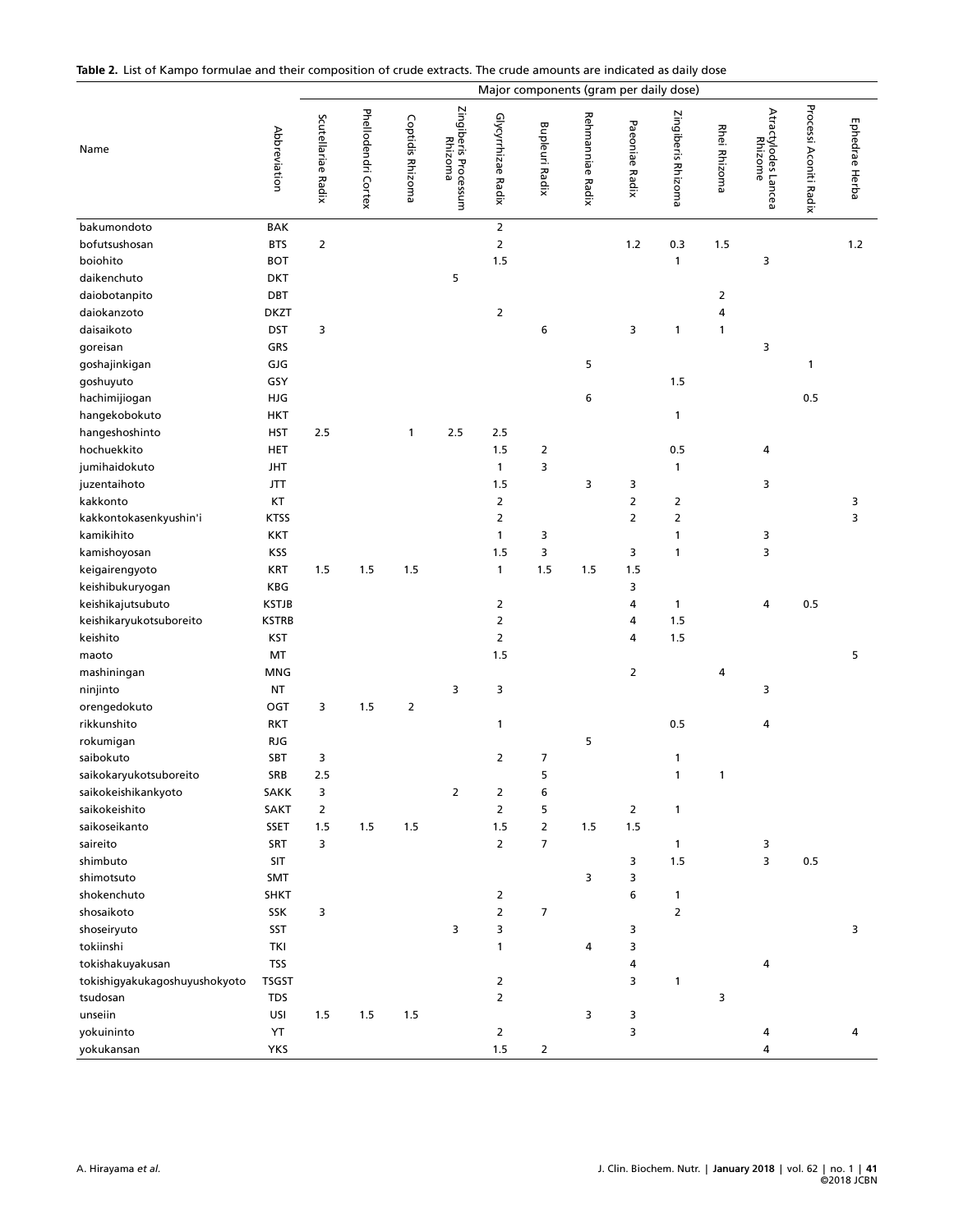Table 3. Photolytic production methods of multiple reactive oxygen species

| Free radical    | Spin trap     | Precursor/Sensitizer | UV/VL | Irradiation period | Antioxiidant equivalent |
|-----------------|---------------|----------------------|-------|--------------------|-------------------------|
| ٠OН             | <b>CYPMPO</b> | $H_2O_2$ 10 mM       | UV    |                    | GSH                     |
| O <sub>2</sub>  | <b>CYPMPO</b> | Riboflavin 20 µM     | VL    | 60 s               | SOD                     |
| RO <sup>.</sup> | <b>CYPMPO</b> | AAPH 10 mM           | UV    | 5 s                | <b>Trolox</b>           |
| ROO'            | <b>CYPMPO</b> | tert-BHP 10 mM       | UV    | 5 s                | $\alpha$ -lipoic acid   |
| 10 <sub>2</sub> | TMPO          | Rosebengal 200 µM    | VL    | 30 s               | GSH                     |

UV, ultraviolet (300–400 nm); VL, visual light (500–600 nm); CYPMPO, 5-(2,2-dimethyl-1,3-propoxy cyclophosphoryl)-5-methyl-1 pyrroline N-oxide; AAPH, 2,2'-azobis (2-amidinopropane) hydrochloride; *tert*-BHP, *tert*-butyl hydroperoxide; GSH, glutathione; SOD, superoxide dismutase; TMPO, 4-hydroxy-2,2,6,6-tetramethylpiperidine.

Radix.

Table 4. Hydroxyl radical scavenging activity of Kampo formulae

| Kampo formula                 | *OH scavenging activity<br>(mM-GSHeq) |          |  |  |
|-------------------------------|---------------------------------------|----------|--|--|
|                               | per daily dose                        | per gram |  |  |
| shosaikoto                    | 703.1                                 | 93.7     |  |  |
| saikokaryukotsuboreito        | 690.3                                 | 92.0     |  |  |
| unseiin                       | 663.0                                 | 88.4     |  |  |
| daisaikoto                    | 521.8                                 | 69.6     |  |  |
| kakkonto                      | 397.3                                 | 53.0     |  |  |
| daiokanzoto                   | 393.7                                 | 52.5     |  |  |
| bakumondoto                   | 382.2                                 | 42.5     |  |  |
| ninjinto                      | 376.0                                 | 50.1     |  |  |
| kakkontokasenkyushin'i        | 375.0                                 | 50.0     |  |  |
| saikokeishito                 | 372.3                                 | 49.6     |  |  |
| orengedokuto                  | 349.6                                 | 46.6     |  |  |
| keishito                      | 348.9                                 | 46.5     |  |  |
| keishikaryukotsuboreito       | 347.0                                 | 46.3     |  |  |
| keishikajutsubuto             | 339.8                                 | 45.3     |  |  |
| goreisan                      | 339.8                                 | 45.3     |  |  |
| boiohito                      | 336.8                                 | 44.9     |  |  |
| shimbuto                      | 335.6                                 | 44.7     |  |  |
| hangekobokuto                 | 335.1                                 | 44.7     |  |  |
| mashiningan                   | 325.1                                 | 43.3     |  |  |
| jyuzendaihoto                 | 323.9                                 | 43.2     |  |  |
| bofutsushosan                 | 321.3                                 | 42.8     |  |  |
| saikoseikanto                 | 310.4                                 | 41.4     |  |  |
| tsudosan                      | 308.5                                 | 41.1     |  |  |
| daiobotanbito                 | 301.2                                 | 40.2     |  |  |
| jumihaidokuto                 | 301.2                                 | 40.2     |  |  |
| yokkansan                     | 296.8                                 | 39.6     |  |  |
| keigairengyoto                | 294.3                                 | 39.2     |  |  |
| shokenchuto                   | 294.2                                 | 19.6     |  |  |
| goshuyuto                     | 294.0                                 | 39.2     |  |  |
| shimotsuto                    | 292.3                                 | 39.0     |  |  |
| saikokeishikankyoto           | 292.2                                 | 39.0     |  |  |
| hangeshashinto                | 292.1                                 | 38.9     |  |  |
| rikkunshito                   | 282.5                                 | 37.7     |  |  |
| tokiinshi                     | 280.4                                 | 37.4     |  |  |
| kamishoyosan                  | 265.7                                 | 35.4     |  |  |
| hachimijiogan                 | 264.1                                 | 35.2     |  |  |
| kamikihito                    | 261.2                                 | 34.8     |  |  |
| goshajinkigan                 | 259.6                                 | 34.6     |  |  |
| tokishiqyakukaqoshuyushokyoto | 255.7                                 | 34.1     |  |  |
| tokishakuyakusan              | 251.2                                 | 33.5     |  |  |
| keishibukuryogan              | 250.2                                 | 33.4     |  |  |
| saibokuto                     | 244.4                                 | 32.6     |  |  |
| daikenchuto                   | 242.1                                 | 16.1     |  |  |
| saireito                      | 232.3                                 | 25.8     |  |  |
| yokuininto                    | 231.8                                 | 30.9     |  |  |
| maoto                         | 231.6                                 | 30.9     |  |  |
| rokumigan                     | 225.7                                 | 30.1     |  |  |
| shoseiryuto                   | 98.4                                  | 13.1     |  |  |
| hochuekkito                   | 92.2                                  | 12.3     |  |  |



 $\overline{0}$ 0.0 fig. 1. Correlation between hydroxyl radical scavenging activity and<br>the amount of *Zingiberis Rhizoma* (a) and *Rehmanniae Radix* (b). r =<br>0.54, p<0.05 for *Zingiberis Rhizoma* and r = −0.75, p<0.05 for *Rehmanniae* **Fig. 1.** Correlation between hydroxyl radical scavenging activity and the state of the state that the state th<br>the amount of *Zingiberis Rhizoma (a) and Rehmanniae Radix (b) r* the amount of Zingiberis Rhizoma (a) and Rehmanniae Radix (b).  $r = 0.54$ , p<0.05 for Zingiberis Rhizoma and  $r = -0.75$ , p<0.05 for Rehmanniae

# Superoxide scavenging activity of Kampo formulae. •<br>•−

Table 7 shows the  $O_2$ <sup>-</sup> scavenging activity of Kampo formulae extracts. Formulae containing Scutellariae Radix, Phellodendri Cortex, and Coptidis Rhizoma, namely orengedokuto (OGT), unseiin (USI), and keigairengyoto (KRT), showed high scavenging activity against  $O_2$ <sup> $\sim$ </sup> [the amounts of *Scutellariae Radix, Phello-*;<br>ic<br>•− dendri Cortex and Coptidis Rhizoma were, respectively, 3 g, 1.5 g and 2 g in orengedokuto (OGT); 1.5 g, 1.5 g and 1.5 g in unseiin (USI); and 1.5 g, 1.5 g and 1.5 g in keigairengyoto (KRT) per daily dose]. High  $O_2$ <sup>-</sup> scavenging activity was also found in for-יµ<br>ה><br>−− mulae containing Rhei Rhizoma [i.e., daiokanzoto (DKZT) and tsudosan (TDS)] and Ephedrae Herba [i.e., kakkontokasenkyushin'i (KTSS) and maoto (MT)]. Again, no significant results were observed owing to the small number of formulae that contained the component.

#### Singlet oxygen scavenging activity of Kampo formulae.

Table 8 lists the Kampo formulae that showed high  ${}^{1}O_{2}$  scavenging activity of extracts. Formulae containing Bupleuri Radix, namely saikokeishikankyoto (SAKK), daisaikoto (DST), shosaikoto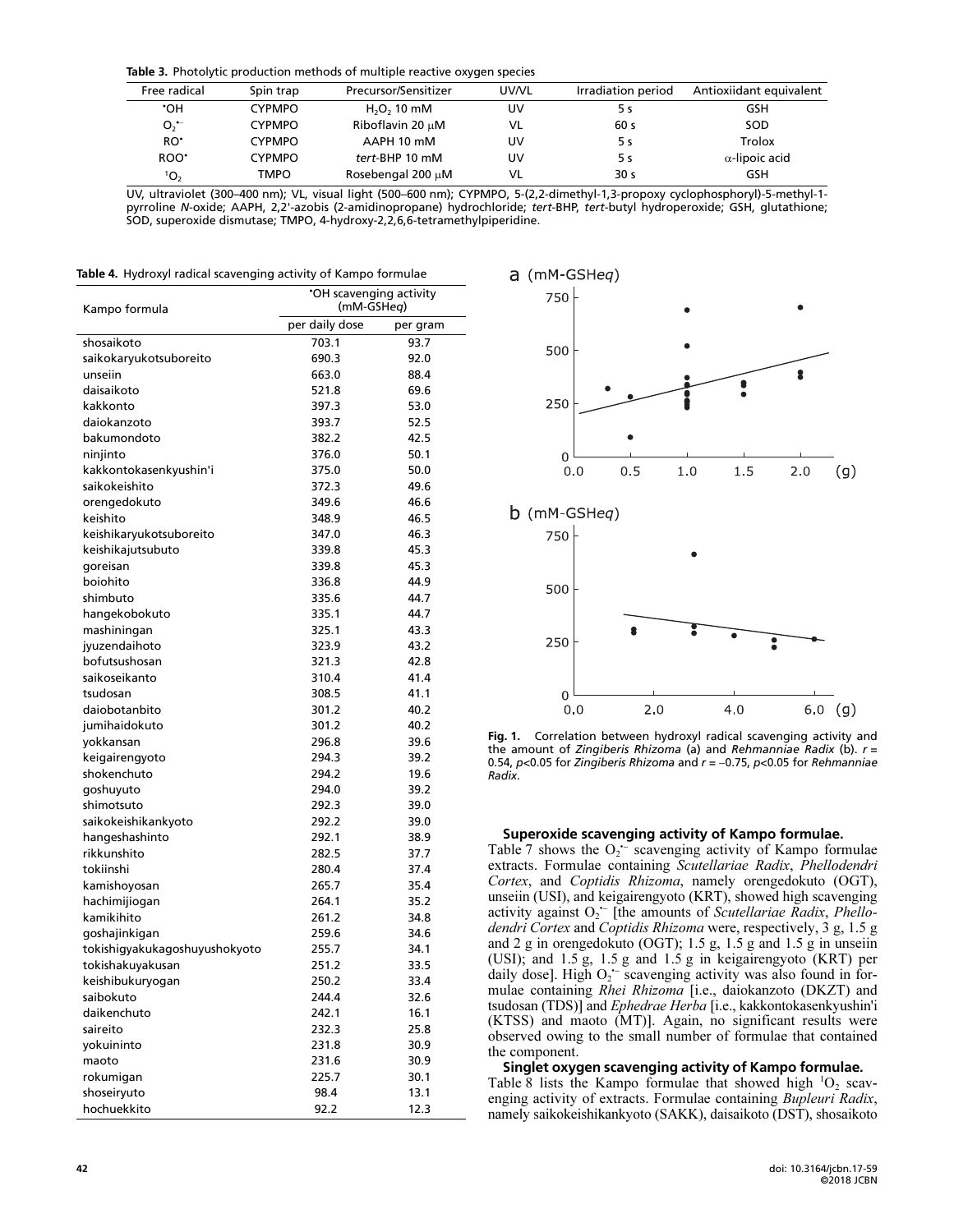| Table 5. Alkoxyl radical scavenging activity of Kampo formulae |  |  |  |
|----------------------------------------------------------------|--|--|--|
|                                                                |  |  |  |

|                               | RO' scavenging activity<br>(mM-TROLOXeq) |          |  |  |
|-------------------------------|------------------------------------------|----------|--|--|
| Kampo formula                 | per daily dose                           | per gram |  |  |
| daiokanzoto                   | 200.7                                    | 26.8     |  |  |
| mashiningan                   | 47.3                                     | 6.3      |  |  |
| orengedokuto                  | 32.3                                     | 4.3      |  |  |
| daiobotanbito                 | 32.2                                     | 4.3      |  |  |
| maoto                         | 25.7                                     | 3.4      |  |  |
| saikokeishikankyoto           | 17.0                                     | 2.3      |  |  |
| unseiin                       | 14.9                                     | 2.0      |  |  |
| yokuininto                    | 12.5                                     | 1.7      |  |  |
| saikoseikanto                 | 11.9                                     | 1.6      |  |  |
| bofutsushosan                 | 9.2                                      | 1.2      |  |  |
| kakkontokasenkyushin'i        | 9.2                                      | 1.2      |  |  |
| tsudosan                      | 8.7                                      | 1.2      |  |  |
| keigairengyoto                | 8.4                                      | 1.1      |  |  |
| hangeshashinto                | 6.8                                      | 0.9      |  |  |
| keishibukuryogan              | 6.5                                      | 0.9      |  |  |
| saibokuto                     | 5.9                                      | 0.8      |  |  |
| daisaikoto                    | 5.3                                      | 0.7      |  |  |
| hochuekkito                   | 4.8                                      | 0.6      |  |  |
| hangekobokuto                 | 4.8                                      | 0.6      |  |  |
| saikokaryukotsuboreito        | 4.8                                      | 0.6      |  |  |
| ninjinto                      | 4.5                                      | 0.6      |  |  |
| kakkonto                      | 4.2                                      | 0.6      |  |  |
| daikenchuto                   | 4.2                                      | 0.3      |  |  |
| shosaikoto                    | 4.2                                      | 0.6      |  |  |
| shokenchuto                   | 4.1                                      | 0.3      |  |  |
| vokkansan                     | 4.1                                      | 0.5      |  |  |
| saikokeishito                 | 3.9                                      | 0.5      |  |  |
| keishito                      | 3.8                                      | 0.5      |  |  |
| saireito                      | 3.7                                      | 0.4      |  |  |
| keishikaryukotsuboreito       | 3.5                                      | 0.5      |  |  |
| keishikajutsubuto             | 3.1                                      | 0.4      |  |  |
| boiohito                      | 3.1                                      | 0.4      |  |  |
| goshuyuto                     | 3.1                                      | 0.4      |  |  |
| rokumigan                     | 3.0                                      | 0.4      |  |  |
| tokiinshi                     | 2.8                                      | 0.4      |  |  |
| jyuzendaihoto                 | 2.7                                      | 0.4      |  |  |
| rikkunshito                   | 2.6                                      | 0.3      |  |  |
| kamishoyosan                  | 2.5                                      | 0.3      |  |  |
| kamikihito                    | 2.4                                      | 0.3      |  |  |
| shimbuto                      | 2.4                                      | 0.3      |  |  |
| goshajinkigan                 | 2.3                                      | 0.3      |  |  |
| shimotsuto                    | 2.3                                      | 0.3      |  |  |
| shoseiryuto                   | 2.2                                      | 0.3      |  |  |
| jumihaidokuto                 | 1.8                                      | 0.2      |  |  |
| bakumondoto                   | 1.8                                      | 0.2      |  |  |
| tokishigyakukagoshuyushokyoto | 1.7                                      | 0.2      |  |  |
| tokishakuyakusan              | 1.7                                      | 0.2      |  |  |
| goreisan                      | 1.4                                      | 0.2      |  |  |
| hachimijiogan                 | 0.9                                      | 0.1      |  |  |

(SSK), saibokuto (SBT) and saikoseikanto (SSET), showed high scavenging activity against  ${}^{1}O_{2}$  [the amount of *Bupleuri Radix* was 6 g in saikokeishikankyoto (SAKK), 6 g in daisaikoto (DST), 7 g in shosaikoto (SSK), 7 g in saibokuto (SBT) and 6 g in saikoseikanto (SSET) per daily dose] and there was a significant positive correlation between the quantity of Bupleuri Radix and  ${}^{1}O_{2}$  scavenging activity ( $r = 0.57$ ,  $p < 0.05$ , Fig. 4a). The quantity of Glycyrrhizae Radix was also positively correlated with  ${}^{1}O_{2}$ scavenging activity ( $r = 0.40$ ,  $p < 0.05$ , Fig. 4b).

In contrast, some formulae showed remarkably low  ${}^{1}O_{2}$  scavenging activity. The amount of Rehmanniae Radix showed a



**Fig. 2.** Correlation between alkoxyl radical scavenging activity and the amount of *Rhei Rhizoma* (*r* = 0.87, *p*<0.05).<br>
negative correlation with <sup>1</sup>O<sub>2</sub> scavenging activity (*r* = -0.67, *p*<0.05, Fig. 2. Correlation between alkoxyl radical scavenging activity and the amount of Rhei Rhizoma ( $r = 0.87$ ,  $p < 0.05$ ).

Fig. 4c), a finding similar to the results for • OH scavenging activity. Formulae containing high doses of Rehmanniae Radix, namely goshajinkigan (GJG), tokiinshi (TKI) and hachimijiogan (HJG), showed generally low  ${}^{1}O_{2}$  scavenging activity. Furthermore, Atractylodis Rhizoma, Processi Aconiti Radix, and Zingiberis Processum Rhizoma also showed a tendency to decrease  ${}^{1}O_{2}$ scavenging activity, although these results were not statistically significant (data not shown).

Overall scavenging activities against multiple ROS.

Figure 5 summarizes the total ROS scavenging profile of five representative Kampo formulae that exhibited high scavenging activity against each ROS compared with tsudosan (TDS), the formula reported to possess the highest ORAC value.<sup>(3)</sup> Formulae containing high amounts of Rhei Rhizoma, daiokanzoto (DKZT) and mashiningan (MNG) showed solid RO' and ROO' scavenging activities. The RO<sup>•</sup> scavenging activity of these two formulae was remarkably strong even when they were compared with tsudosan (TDS). The ROS scavenging activities of orengedokuto (OGT), which contains Scutellariae Radix, Phellodendri Cortex and Coptidis *Rhizoma*, were remarkable against  $O_2$ <sup>-</sup>. Saikokeishikankyoto e<br>36<br>∙− (SAKK), a representative formula of a prescription containing *Bupleuri Radix*, showed high  ${}^{1}O_{2}$  scavenging activity.

### **Discussion**

Because ROS possess high reactivity and their reactions are varied and complicated, it is difficult to describe the details of these pathways. This uncertainty is an obstacle for clinical antioxidative therapy and an analysis of multiple ROS pathways is strongly needed.<sup>(10)</sup> Typically, an oxidative stress-related reaction is initiated by an excess production of primary ROS leading to further radical chain reactions, which then evoke cellular antioxidative responses. It is mainly superoxide that has this initiative role in biological systems. Thereafter, radical chain reactions involving • OH are evoked, leading to lipid hydroperoxide (LOOH) production. In the presence of iron, copper, or heme protein, LOOH is converted to lipid alkoxyl radical (LO') or lipid alkylperoxyl radical (LOO'), leading to further radical chain reactions.  ${}^{1}O_{2}$ also plays an important role in LOOH production.<sup>(14)</sup> Thus, each ROS shows specific characteristics during in vivo reactions.<sup>(11)</sup> Because Kampo or other traditional herbal prescriptions contain various active ingredients, the evaluation of multiple ROS dynamics is necessary for detailed analysis of their redox activity.

Oxidative stress is a critical and universal pathological factor that impacts various diseases. Antioxidative effects are recognized as the most important therapeutic mechanism of Kampo formulae. Many studies have demonstrated antioxidative activities for Kampo formulae and other herbal medicines, including their crude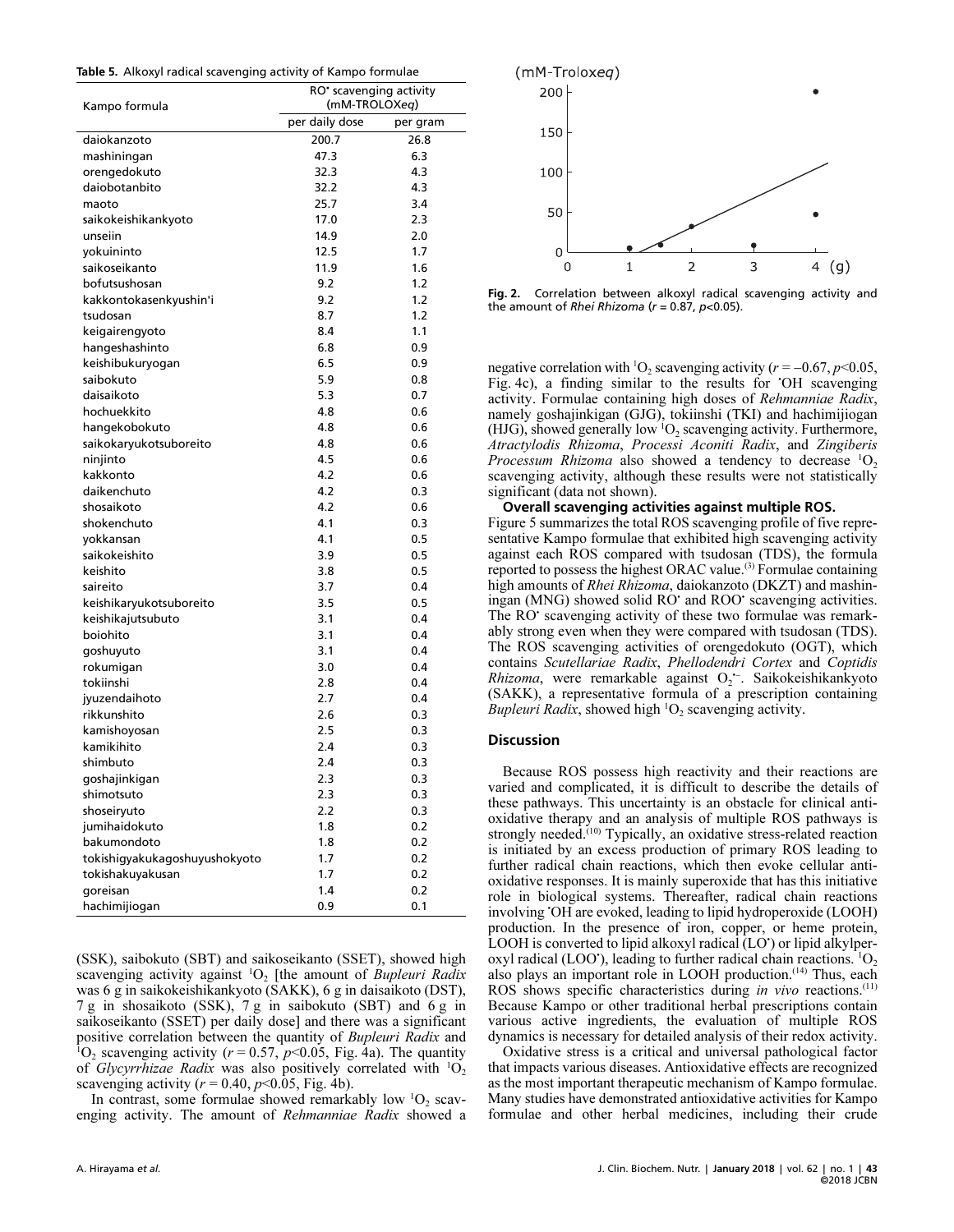| Table 6. Alkylperoxyl radical scavenging activity of Kampo formulae |  |  |  |
|---------------------------------------------------------------------|--|--|--|
|                                                                     |  |  |  |

| Kampo formula                                | ROO' scavenging activity<br>(mM-aLAeg) |          |  |  |
|----------------------------------------------|----------------------------------------|----------|--|--|
|                                              | per daily dose                         | per gram |  |  |
| kakkontokasenkyushin'i                       | 148.4                                  | 19.8     |  |  |
| maoto                                        | 117.4                                  | 15.7     |  |  |
| keishikaryukotsuboreito                      | 90.8                                   | 12.1     |  |  |
| saibokuto                                    | 89.6                                   | 12.0     |  |  |
| hangekobokuto                                | 86.3                                   | 11.5     |  |  |
| mashiningan                                  | 86.0                                   | 11.5     |  |  |
| hochuekkito                                  | 85.6                                   | 11.4     |  |  |
| goreisan                                     | 81.1                                   | 10.8     |  |  |
| keishikajutsubuto                            | 79.0                                   | 10.5     |  |  |
| saikokeishito                                | 76.9                                   | 10.2     |  |  |
| vokkansan                                    | 74.1                                   | 9.9      |  |  |
| jyuzendaihoto                                | 72.5                                   | 9.7      |  |  |
| unseiin                                      | 71.8                                   | 9.6      |  |  |
| ninjinto                                     | 71.7                                   | 9.6      |  |  |
| yokuininto                                   | 70.6                                   | 9.4      |  |  |
| keigairengyoto                               | 69.8                                   | 9.3      |  |  |
| saikokeishikankyoto                          | 68.8                                   | 9.2      |  |  |
| daiokanzoto                                  | 63.5                                   | 8.5      |  |  |
| keishito                                     | 62.8                                   | 8.4      |  |  |
| orengedokuto                                 | 59.1                                   | 7.9      |  |  |
| daiobotanbito                                | 58.2                                   | 7.8      |  |  |
| saikoseikanto                                | 54.7                                   | 7.3      |  |  |
| rokumigan                                    | 53.5                                   | 7.1      |  |  |
| tsudosan                                     | 53.4                                   | 7.1      |  |  |
| kamikihito                                   | 53.4                                   | 7.1      |  |  |
| shosaikoto                                   | 52.8                                   | 7.0      |  |  |
| saireito                                     | 52.8                                   | 5.9      |  |  |
| saikokaryukotsuboreito                       | 52.4                                   | 7.0      |  |  |
| jumihaidokuto                                | 51.3                                   | 6.8      |  |  |
| goshuyuto                                    | 50.3                                   | 6.7      |  |  |
| daisaikoto                                   | 49.7                                   | 6.6      |  |  |
| shimbuto                                     | 49.7                                   | 6.6      |  |  |
| kamishoyosan                                 | 49.3                                   | 6.6      |  |  |
| keishibukuryogan                             | 49.0                                   | 6.5      |  |  |
| goshajinkigan                                | 48.7                                   | 6.5      |  |  |
| hachimijiogan                                | 48.0                                   | 6.4      |  |  |
| tokishakuyakusan                             | 47.9                                   | 6.4      |  |  |
| tokiinshi                                    | 47.5                                   | 6.3      |  |  |
| bofutsushosan                                | 47.1                                   | 6.3      |  |  |
| boiohito                                     | 46.6                                   | 6.2      |  |  |
|                                              |                                        |          |  |  |
| rikkunshito                                  | 44.1                                   | 5.9      |  |  |
| tokishigyakukagoshuyushokyoto<br>daikenchuto | 42.9                                   | 5.7      |  |  |
|                                              | 42.6                                   | 2.8      |  |  |
| shimotsuto                                   | 42.4                                   | 5.7      |  |  |
| shokenchuto                                  | 41.8                                   | 2.8      |  |  |
| hangeshashinto                               | 41.0                                   | 5.5      |  |  |
| kakkonto                                     | 41.0                                   | 5.5      |  |  |
| bakumondoto                                  | 36.5                                   | 4.1      |  |  |
| shoseiryuto                                  | 34.6                                   | 4.6      |  |  |

components, $(3-7)$  but many details about the mechanisms of these activities remain to be clarified. Our results revealed that Kampo formulae known to present high ORAC values. $(3)$  such as mashiningan (MNG) and daiokanzoto (DKZT), possess high RO' scavenging activity. We also found that Rhei Rhizoma, a key crude drug that shows high ORAC values, showed a positive correlation between its quantity in the formulae and RO' scavenging activity. Therefore, much of the previously demonstrated antioxidative activity of Kampo formulae reflects RO' scavenging activity.

• OH is considered the most toxic oxygen radical because of its extremely high reactivity against biological substances, leading to



Fia. 3. Correlation between alkylperoxyl radical scavenging activity and the amount of Rhei Rhizoma ( $r = 0.84$ ,  $p < 0.05$ ).

tissue/organ damage. No specific substances eliminate 'OH in vivo; however, 'OH scavenging activity is strongly related to the pathophysiology of multiple diseases.(13,15,16) Kampo formulae containing Zingiberis Rhizoma showed high scavenging activity against 'OH. Zingiberis Rhizoma contains multiple pharmacologically active components, including zingiberol and shogaol, and exhibits various pharmacological effects.<sup>(17)</sup> Although Zingiberis Rhizoma shows low antioxidative activity against AAPH-induced oxidative stress, <sup>(18)</sup> our findings revealed remarkable 'OH scavenging activity in formulae containing Zingiberis Rhizoma. Some of its pharmacological effects may be induced by high • OH scavenging activity. In addition, formulae containing both Bupleuri Radix and Scutellariae Radix, namely shosaikoto (SSK), saikokaryukotsuboreito (SRB), and daisaikoto (DST), showed strong • OH scavenging activity [but saibokuto (SBT) did not]. Clinically, Bupleuri Radix and Scutellariae Radix are frequently used in combination and this combination shows stronger antiinflammatory effects than single usage. $(19)$  Among the formulae used in this study, 69% of formulae containing Scutellariae Radix also contain Bupleuri Radix and their high 'OH scavenging activity provides a pharmacological explanation for the traditional use of the crude composition.

We measured the scavenging activity of ROO' using tert-BuOOH; thus, this activity might reflect the lipid peroxidation process. Again, details of the activities of ROO' remain to be clarified, but current research indicates its importance in an animal model of hepatic carcinoma.<sup>(20)</sup> Unlike the other ROS, ROO<sup>•</sup> scavenging activity was notable in formulae whose antioxidative activities were previously unknown, such as saibokuto (SBT), hangekobokuto (HKT) and goreisan (GRS). Because saibokuto (SBT) is a blended formula comprising hangekobokuto (HKT) and shosaikoto (SSK), the components of hangekobokuto (HKT) may relate to ROO<sup>·</sup> scavenging activity. As there were a small number of formulations and many combinations of crude drug ingredients, it was difficult to identify specific important responsible substances. Many results related to ROO' scavenging activity could not be explained by the constitution of herbal ingredients.

The superoxide scavenging activity of Kampo formulae has been widely reported.<sup> $(21-26)$ </sup> A series of studies by Kohno and colleagues report an extensive screening of  $O_2$ <sup>-</sup> scavenging •− activity of herbal extracts. $(4,5)$  They found that extracts such as Rheum palmatum, Ephedra sinica, Punica granatum and *Caesalpinia sappan* show high  $O_2$ <sup>-</sup> scavenging activity. In our cı<br>y<br>•− analysis of the formulations, we could not obtain a single crude component that enhanced  $O_2$ <sup>-</sup> scavenging activity. However, h<br>v∢<br>∙− formulae containing the three crude extracts Scutellariae Radix, Coptidis Rhizoma and Phellodendri Cortex [i.e., orengedokuto (OGT), unseiin (USI) and keigairengyoto (KRT)] showed remarkably high  $O_2$ <sup>-</sup> scavenging activity. Consequently, in contrast to iti<br>zd<br>ir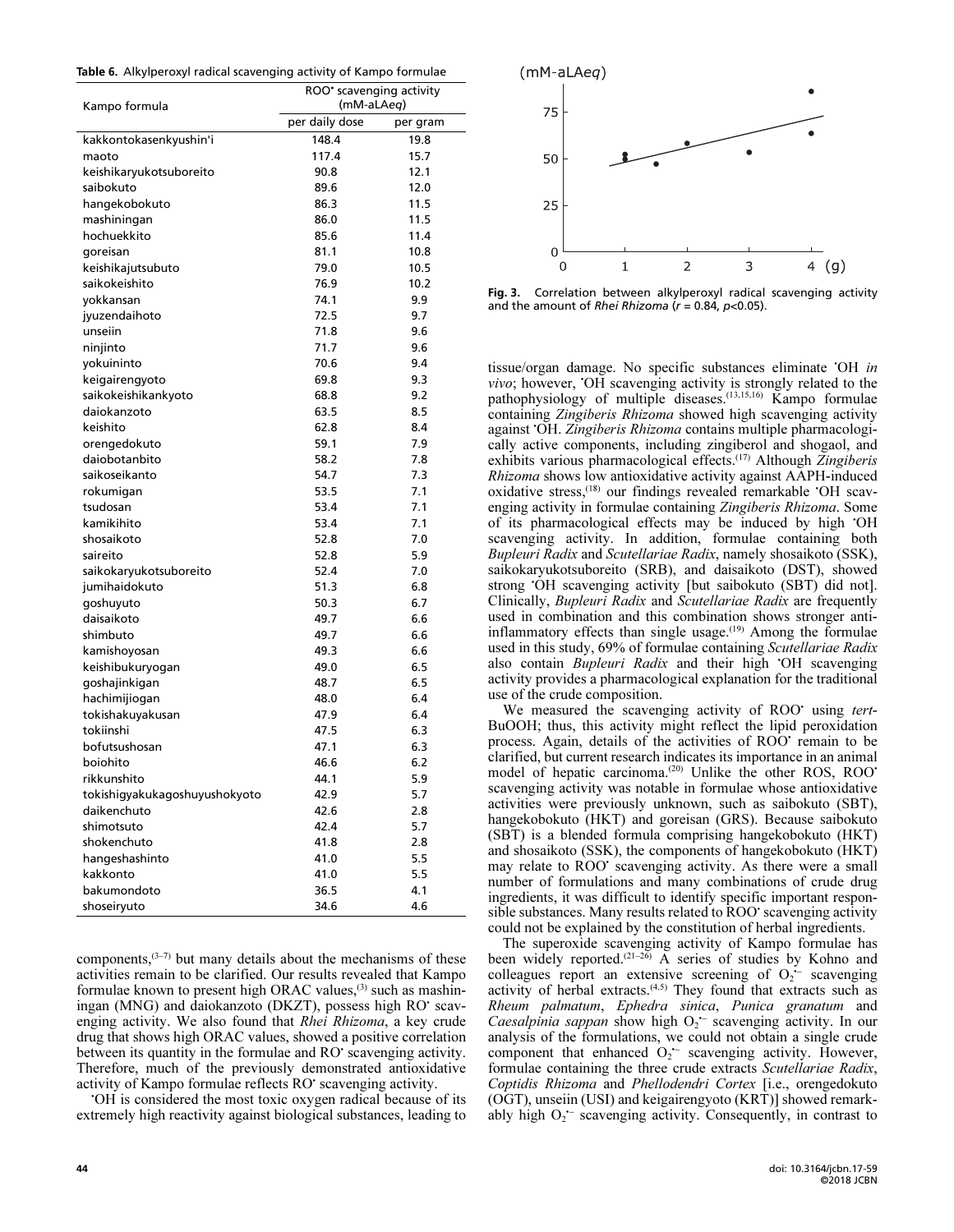# Table 7. Superoxide scavenging activity of Kampo formulae •−

Table 8. Singlet oxygen scavenging activity of Kampo formulae

| Kampo formula                 | $O_2$ scavenging activity<br>(U/ml-SODeq) |          | Kampo formula                 | ${}^{1}O_{2}$ scavenging activity<br>$(\mu M - GSHeq)$ |          |  |
|-------------------------------|-------------------------------------------|----------|-------------------------------|--------------------------------------------------------|----------|--|
|                               | per daily dose                            | per gram |                               | per daily dose                                         | per gram |  |
| orengedokuto                  | 3,522.3                                   | 469.6    | saikokeishikankyoto           | 2,265.4                                                | 302.1    |  |
| saikokaryukotsuboreito        | 2,499.8                                   | 333.3    | daisaikoto                    | 1,410.9                                                | 188.1    |  |
| unseiin                       | 2,321.0                                   | 309.5    | kakkonto                      | 1,356.2                                                | 180.8    |  |
| keigairengyoto                | 1,482.9                                   | 197.7    | shosaikoto                    | 1,071.4                                                | 142.9    |  |
| yokkansan                     | 1,400.1                                   | 186.7    | goshuyuto                     | 977.9                                                  | 130.4    |  |
| kakkontokasenkyushin'i        | 1,107.3                                   | 147.6    | maoto                         | 742.3                                                  | 99.0     |  |
| saireito                      | 1,036.4                                   | 115.2    | hangeshashinto                | 732.4                                                  | 97.6     |  |
| daiokanzoto                   | 1,023.3                                   | 136.4    | saibokuto                     | 705.7                                                  | 94.1     |  |
| maoto                         | 991.3                                     | 132.2    | unseiin                       | 654.6                                                  | 87.3     |  |
| tokiinshi                     | 834.1                                     | 111.2    | saikoseikanto                 | 584.5                                                  | 77.9     |  |
| tsudosan                      | 833.5                                     | 111.1    | daiobotanbito                 | 515.0                                                  | 68.7     |  |
| saibokuto                     | 751.0                                     | 100.1    | bofutsushosan                 | 485.7                                                  | 64.8     |  |
| goshajinkigan                 | 704.1                                     | 93.9     | keishibukuryogan              | 475.1                                                  | 63.4     |  |
| shokenchuto                   | 698.5                                     | 46.6     | orengedokuto                  | 467.3                                                  | 62.3     |  |
| daisaikoto                    | 661.6                                     | 88.2     | kakkontokasenkyushin'i        | 454.0                                                  | 60.5     |  |
| kamikihito                    | 614.7                                     | 82.0     | hangekobokuto                 | 451.6                                                  | 60.2     |  |
| rokumigan                     | 604.1                                     | 80.5     | shokenchuto                   | 408.1                                                  | 27.2     |  |
| hangeshashinto                | 580.5                                     | 77.4     | daiokanzoto                   | 386.4                                                  | 51.5     |  |
| hochuekkito                   | 540.2                                     | 72.0     | tsudosan                      | 350.5                                                  | 46.7     |  |
| kakkonto                      | 538.9                                     | 71.9     | tokishigyakukagoshuyushokyoto | 338.5                                                  | 45.1     |  |
| yokuininto                    | 525.4                                     | 70.1     | saikokaryukotsuboreito        | 332.5                                                  | 44.3     |  |
| daikenchuto                   | 469.0                                     | 31.3     | keigairengyoto                | 319.9                                                  | 42.6     |  |
| mashiningan                   | 468.5                                     | 62.5     | yokuininto                    | 307.9                                                  | 41.0     |  |
| keishibukuryogan              | 454.4                                     | 60.6     | saireito                      | 295.9                                                  | 32.9     |  |
| daiobotanbito                 | 444.4                                     | 59.3     | keishito                      | 288.1                                                  | 38.4     |  |
| shoseiryuto                   | 423.4                                     | 56.5     | ninjinto                      | 269.0                                                  | 35.9     |  |
| saikokeishikankyoto           | 406.6                                     | 54.2     | daikenchuto                   | 243.8                                                  | 16.3     |  |
| goshuyuto                     | 394.8                                     | 52.6     | boiohito                      | 228.9                                                  | 30.5     |  |
| keishito                      | 382.9                                     | 51.0     | rikkunshito                   | 205.7                                                  | 27.4     |  |
| hangekobokuto                 | 359.8                                     | 48.0     | shoseiryuto                   | 172.2                                                  | 23.0     |  |
| shosaikoto                    | 343.1                                     | 45.7     | saikokeishito                 | 171.3                                                  | 22.8     |  |
| ninjinto                      | 333.2                                     | 44.4     | jumihaidokuto                 | 163.1                                                  | 21.7     |  |
| bofutsushosan                 | 331.8                                     | 44.2     | rokumigan                     | 131.6                                                  | 17.5     |  |
| shimotsuto                    | 313.5                                     | 41.8     | keishikaryukotsuboreito       | 125.6                                                  | 16.8     |  |
| boiohito                      | 304.5                                     | 40.6     | kamishoyosan                  | 124.4                                                  | 16.6     |  |
| keishikaryukotsuboreito       | 299.5                                     | 39.9     | keishikajutsubuto             | 115.0                                                  | 15.3     |  |
| tokishigyakukagoshuyushokyoto | 287.8                                     | 38.4     | jyuzendaihoto                 | 95.9                                                   | 12.8     |  |
| hachimijiogan                 | 277.0                                     | 36.9     | hochuekkito                   | 91.1                                                   | 12.1     |  |
| saikoseikanto                 | 269.0                                     | 35.9     | shimbuto                      | 82.6                                                   | 11.0     |  |
| jumihaidokuto                 | 260.0                                     | 34.7     | yokkansan                     | 68.6                                                   | 9.1      |  |
| keishikajutsubuto             | 258.1                                     | 34.4     | goreisan                      | 66.8                                                   | 8.9      |  |
| goreisan                      | 251.1                                     | 33.5     | shimotsuto                    | 66.0                                                   | 8.8      |  |
| kamishoyosan                  | 240.0                                     | 32.0     | tokishakuyakusan              | 65.4                                                   | 8.7      |  |
| saikokeishito                 | 230.9                                     | 30.8     | hachimijiogan                 | 58.7                                                   | 7.8      |  |
| rikkunshito                   | 198.4                                     | 26.5     | mashiningan                   | 40.8                                                   | 5.4      |  |
| jyuzendaihoto                 | 187.4                                     | 25.0     | bakumondoto                   | 10.5                                                   | 1.2      |  |
| shimbuto                      | 179.7                                     | 24.0     | tokiinshi                     | 8.0                                                    | 1.1      |  |
| bakumondoto                   | 161.6                                     | 18.0     | kamikihito                    | 6.6                                                    | 0.9      |  |
| tokishakuyakusan              | 143.7                                     | 19.2     | goshajinkigan                 | 6.0                                                    | 0.8      |  |

the 'OH scavenging activity of Scutellariae Radix, the combination of these three crude extracts may be crucial for  $O_2$ <sup>-</sup> control. •<br>•− Moreover, though unseiin (USI) contains Rehmanniae Radix, which decreases multiple ROS scavenging activities (as described below),  $O_2$ <sup> $\sim$ </sup> scavenging activity was still high. Therefore, the comµ<br>re<br>•− bination of Scutellariae Radix, Coptidis Rhizoma and Phellodendri Cortex may recover the pro-oxidative effect of Rehmanniae Radix.

 ${}^{1}O_{2}$  shows high reactivity and toxicity *in vivo* and leads to lipid peroxidation, inducing further RO<sup> $\cdot$ </sup> and ROO $\cdot$  production.<sup>(14)</sup> <sup>1</sup>O<sub>2</sub> is produced through myeloperoxidase and prostaglandin hydroperoxidase activity, and by the interaction between  $O_2$ <sup>-</sup> and  $H_2O_2$ a¤<br>¤<br>d

during the Haber-Weiss reaction.<sup>(27,28)</sup> The importance of  ${}^{1}O_{2}$  has been shown in several important pathophysiological processes, including ischemia-reperfusion injury and diabetes.(29) We previously reported a crucial change of in vivo  ${}^{1}O_{2}$  scavenging activity after an administration of kangen-karyu, a Kampo formula; however, the importance of this activity in Kampo or other herbal medicine remains to be clarified. High  ${}^{1}O_{2}$  scavenging activity was detected in the formulae containing Bupleuri Radix; that is, saikokeishikankyoto (SAKK), daisaikoto (DST) and shosaikoto (SSK). The quantity of Bupleuri Radix showed a significant positive correlation with  ${}^{1}O_{2}$  scavenging activity. Thus, *Bupleuri*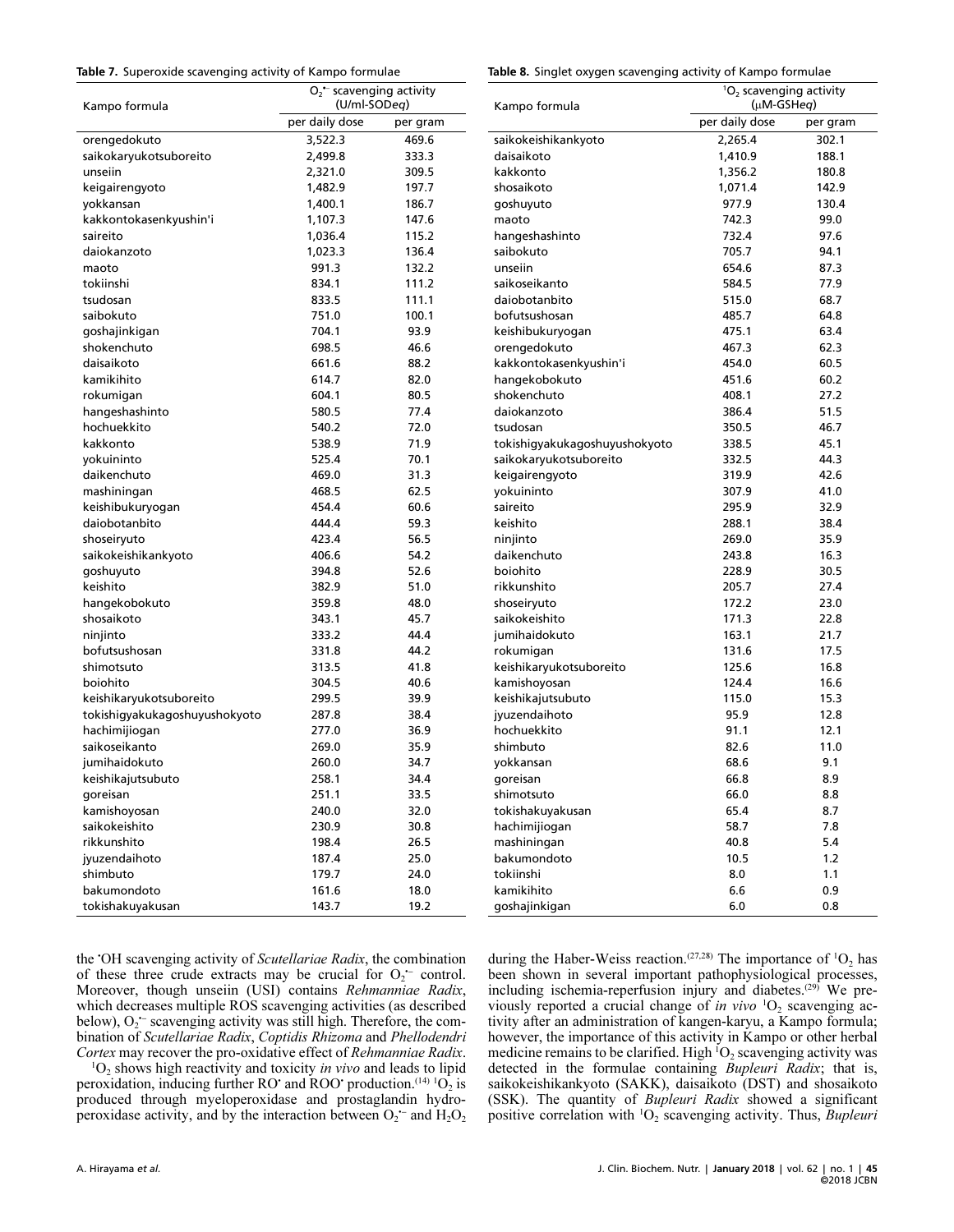

Fig. 4. Correlation between singlet oxygen scavenging activity and the amount of Bupleuri Radix (a)  $r = 0.57$ , p<0.05; Glycyrrhizae Radix (b)  $r = 0.40$ ,  $p < 0.05$ ; and Rehmanniae Radix (c)  $r = -0.67$ ,  $p < 0.05$ ).

Radix is responsible for both 'OH and  ${}^{1}O_{2}$  scavenging activity. In contrast, it is notable that some formulae showed remarkably low  ${}^{1}O_{2}$  scavenging activity. In particular, the  ${}^{1}O_{2}$  scavenging activity of tokiinshi (TKI), kamikihito (KT) and goshajinkigan (GJG) was less than 1/200 of that of saikokeishikankyoto (SAKK).

Interestingly, the quantity of Rehmanniae Radix showed a significant negative correlation with OH and  ${}^{1}O_{2}$  scavenging activities. Furthermore, formulae containing Rehmanniae Radix [i.e., hachimijiogan (HJG), goshajinkigan (GJG), rokumigan (RUG) and tokiinshi (TKI)] generally revealed low ROS scavenging activities against 'OH, RO', ROO' and <sup>1</sup>O, but unseiin (USI) did not. Thus, Rehmanniae Radix may act as a pro-oxidant, rather than an antioxidant. Clinically, formulae that include Rehmanniae Radix are used in "hohou." Hohou is a revitalizing treatment that stimulates or compensates functions that are lacking and is used to treat chronic diseases, exhaustion, or aging, conditions in which pathophysiology is strongly related to oxidative stress. Kampo emphasizes the concept of equilibrium, which is similar to homeostasis in Western medicine; the concept of oxidative stress is based on the assumption of a pro-oxidant–antioxidant equilibrium.(30) Thus, treatment of oxidative stress by Kampo medicine aims to rebalance the oxidative–antioxidative equilibrium (which is assumed to be tilted toward oxidation) by supplementing antioxidative crude extracts or elements. However, our findings of the low ROS scavenging activities of Rehmanniae Radix, which is a representative crude extract in hohou formulae, totally contradicts this assumption. Therefore, we hypothesize that Kampo oxidative stress treatments do not simply complement antioxidants, but induce internal antioxidative activity by stimulating pro-oxidative elements.

As the "antioxidant paradox" concept indicates, it remains unclear whether treatment of oxidative stress by administration of antioxidants benefits the whole body.<sup>(10)</sup> Rather, it is highly likely that weak pro-oxidants have better effects on living bodies than antioxidants, through a radiation hormesis-like beneficial effect.(31) However, it is currently difficult to obtain approval for clinical trials using pro-oxidants owing to ethical problems. Kampo is the most systematically organized complementary and alternative medical treatment. Its safety has been established and it is widely used. Therefore, elucidation of the pro-oxidative effects of Kampo might be a promising yet realistic research pathway toward the therapeutic application of pro-oxidants. Further investigations that include oxidative stress evaluations may lead to a new concept of oxidative stress treatment using pro-oxidants.

#### Acknowledgments

We thank Dr. Burton D. Cohen, Professor Emeritus, Albert Einstein Medical College, for his continual support of our studies. The description of Kampo formulae, abbreviations, and crude drugs follow the Standard Kampo Formula Nomenclature and the regulations of the Japan Society for Oriental Medicine.<sup>(32-34)</sup> English of this paper was proofread by Diane Williams, PhD, Edanz group.

## Abbreviations

Table 1 shows abbreviations of the Kampo formulae. Because Kampo formulae have complex names, we have included both the formal name of Kampo formulae and their abbreviations throughout the manuscript.

| <b>AAPH</b>   | 2,2'-azobis (2-amidinopropane) hydrochloride  |
|---------------|-----------------------------------------------|
| <b>CYPMPO</b> | 5-(2,2-dimethyl-1,3-propoxy cyclophosphoryl)- |
|               | 5-methyl-1-pyrroline N-oxide                  |
| <b>DMSO</b>   | dimethyl sulfoxide                            |
| <b>ESR</b>    | electron spin resonance                       |
| <b>GSH</b>    | glutathione                                   |
| <b>LOOH</b>   | lipid hydroperoxide                           |
| <b>MULTIS</b> | multiple free radical scavenging activities   |
| 4-OH-TMPO     | 4-hydroxy-2,2,6,6-tetramethylpiperidine       |
| ORAC          | oxygen radical absorbance capacity            |
| <b>ROS</b>    | reactive oxygen species                       |
| <b>SOD</b>    | superoxide dismutase                          |
| <b>TROLOX</b> | 6-hydroxy-2,5,7,8-tetramethylchroman-2-       |
|               | carboxylic acid                               |

#### Conflict of Interest

This study was funded by the Promotional Project for Sophistication of Education and Research under the Leadership of the President, Tsukuba University of Technology, 2016. The Kampo extract preparations were provided courtesy of Tsumura Co., Ltd. A.H. received research funding in 2013 from Tsumura Co. Ltd. that was unrelated to the current research. The authors declare no other conflicts of interest.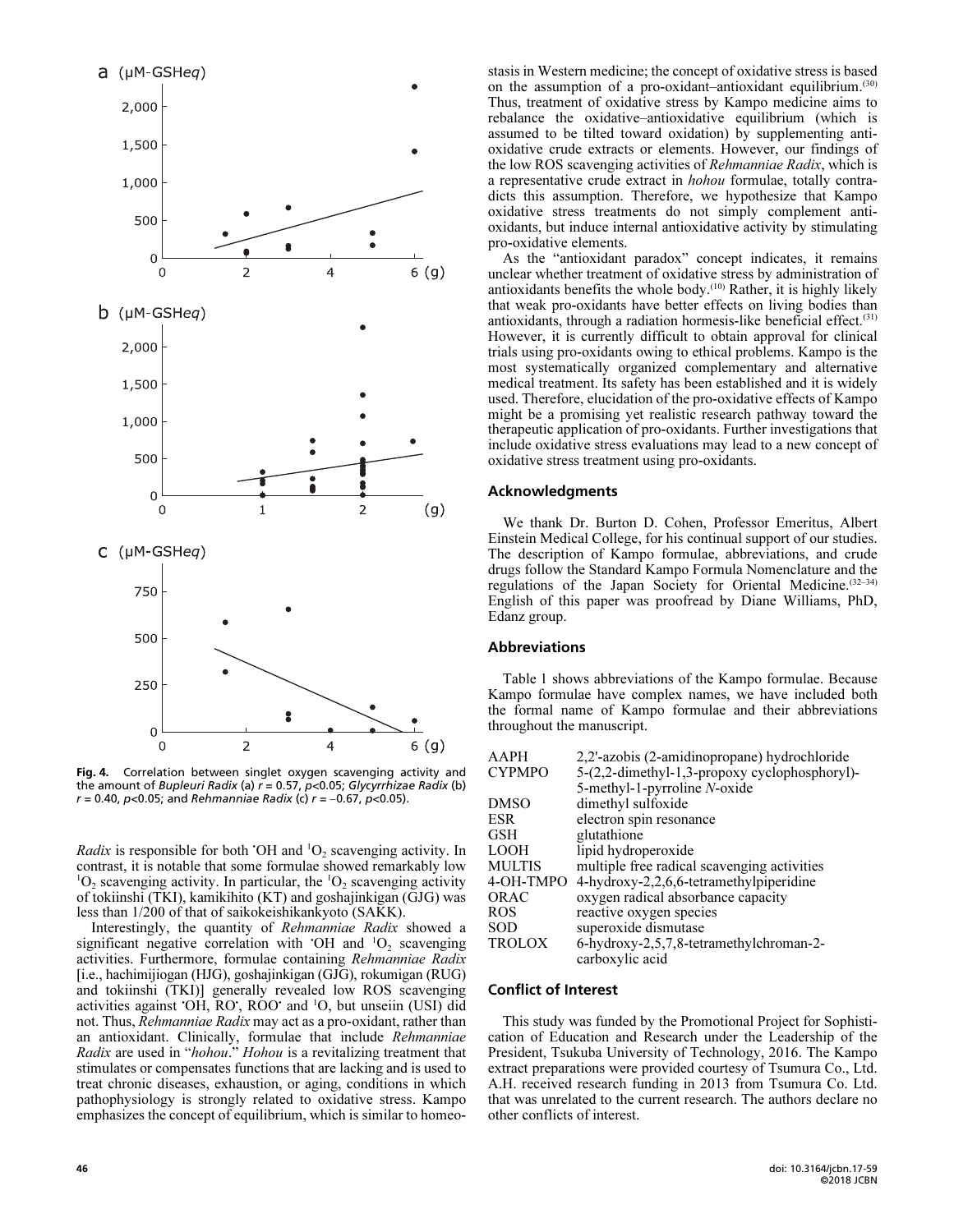

Fig. 5. Total ROS scavenging profile of representative Kampo formulae, namely daiokanzoto (DKZT) (a), orengedokuto (OGT) (b), saikokeishikan kyoto (SAKK) (c), mashiningan (MNG) (d), maoto (MT) (e), and tsudosan (TDS) (f). The scavenging activities against each ROS are expressed as relative values in comparison with tsudosan.

#### References

- 1 Watanabe K, Matsuura K, Gao P, et al. Traditional Japanese Kampo medicine: clinical research between modernity and traditional medicine-the state of research and methodological suggestions for the future. Evid Based Complement Alternat Med 2011; 2011: 513842.
- 2 Yakubo S, Ito M, Ueda Y, et al. Pattern classification in Kampo medicine. Evid Based Complement Alternat Med 2014; 2014: 535146.
- 3 Nishimura K, Osawa T, Watanabe K. Evaluation of oxygen radical absorbance capacity in Kampo medicine. Evid Based Complement Alternat Med 2011; 2011: 812163.
- 4 Niwano Y, Saito K, Yoshizaki F, Kohno M, Ozawa T. Extensive screening for herbal extracts with potent antioxidant properties. J Clin Biochem Nutr 2011; 48: 78–84.
- 5 Saito K, Kohno M, Yoshizaki F, Niwano Y. Extensive screening for edible herbal extracts with potent scavenging activity against superoxide anions. Plant Foods Hum Nutr 2008; 63: 65–70.
- 6 Egashira T, Takayama F, Yamanaka Y, Komatsu Y. Monitoring of radical scavenging activity of peroral administration of the Kampo medicine Shosaiko-to in rats. Jpn J Pharmacol 1999; 80: 379-382.
- 7 Taira J, Ikemoto T, Mimura K, Hagi A, Murakami A, Makino K. Effective inhibition of hydroxyl radicals by hydroxylated biphenyl compounds. Free Radic Res Commun 1993; 19 Suppl 1: S71–S77.
- 8 Tomita T, Hirayama A, Matsui H, Aoyagi K. Effect of Keishibukuryogan, a Japanese traditional Kampo prescription, on improvement of microcirculation and Oketsu and induction of endothelial nitric oxide: a live imaging study. Evid Based Complement Alternat Med 2017; 2017: 3620130.
- 9 Halliwell B. Free radicals and antioxidants: updating a personal view. Nutr Rev 2012; 70: 257–265.
- 10 Halliwell B. The antioxidant paradox: less paradoxical now? Br J Clin Pharmacol 2013; 75: 637–644.
- 11 Jones DP. Radical-free biology of oxidative stress. Am J Physiol Cell Physiol 2008; 295: C849–C868.
- 12 Hirayama A, Okamoto T, Kimura S, et al. Kangen-karyu raises surface body temperature through oxidative stress modification. *J Clin Biochem Nutr* 2016; 58: 167–173.
- 13 Oowada S, Endo N, Kameya H, Shimmei M, Kotake Y. Multiple free-radical scavenging capacity in serum. J Clin Biochem Nutr 2012; 51: 117–121.
- 14 Kalyanaraman B, Feix JB, Sieber F, Thomas JP, Girotti AW. Photodynamic action of merocyanine 540 on artificial and natural cell membranes: involvement of singlet molecular oxygen. Proc Natl Acad Sci U S A 1987; 84: 2999– 3003.
- 15 Hirayama A, Nagase S, Gotoh M, et al. Reduced serum hydroxyl radical scavenging activity in erythropoietin therapy resistant renal anemia. Free Radic Res 2002; 36: 1155–1161.
- 16 Nagase S, Aoyagi K, Hirayama A, et al. Favorable effect of hemodialysis on decreased serum antioxidant activity in hemodialysis patients demonstrated by electron spin resonance. J Am Soc Nephrol 1997; 8: 1157–1163.
- 17 Chrubasik S, Pittler MH, Roufogalis BD. Zingiberis rhizoma: a comprehensive review on the ginger effect and efficacy profiles. Phytomedicine 2005; 12: 684–701.
- 18 Rhyu DY, Kang KS, Sekiya M, Yokozawa T. Antioxidant effect of Wen-Pi-Tang and its component crude drugs on oxidative stress. Am J Chin Med 2007; 35: 127–137.
- 19 Shen X, Zhao Z, Wang H, Guo Z, Hu B, Zhang G. Elucidation of the antiinflammatory mechanisms of Bupleuri and Scutellariae Radix using system pharmacological analyses. Mediators Inflamm 2017; 2017: 3709874.
- 20 Yamada K, Mito F, Matsuoka Y, et al. Fluorescence probes to detect lipidderived radicals. Nat Chem Biol 2016; 12: 608-613.
- 21 Matsumoto C, Sekine-Suzuki E, Nyui M, et al. Analysis of the antioxidative function of the radioprotective Japanese traditional (Kampo) medicine, hangeshashinto, in an aqueous phase. *J Radiat Res* 2015; **56**: 669–677.
- 22 Sakanashi M, Matsuzaki T, Noguchi K, et al. Long-term treatment with san'o-shashin-to, a kampo medicine, markedly ameliorates cardiac ischemiareperfusion injury in ovariectomized rats via the redox-dependent mechanism. Circ J 2013; 77: 1827–1837.
- 23 Suzuki H, Kaneko T, Mizokami Y, et al. Therapeutic efficacy of the Qing Dai in patients with intractable ulcerative colitis. *World J Gastroenterol* 2013; 19: 2718–2722.
- 24 Suzuki H, Inadomi JM, Hibi T. Japanese herbal medicine in functional gastrointestinal disorders. Neurogastroenterol Motil 2009; 21: 688–696.
- 25 Dohi K, Satoh K, Ikeda Y, Ohtaki H, Shioda S, Aruga T. Neuroprotective effect from ischemia and direct free radical scavenging activity of Choto-san (kampo medicine). Acta Neurochir Suppl 2003; 86: 123–127.